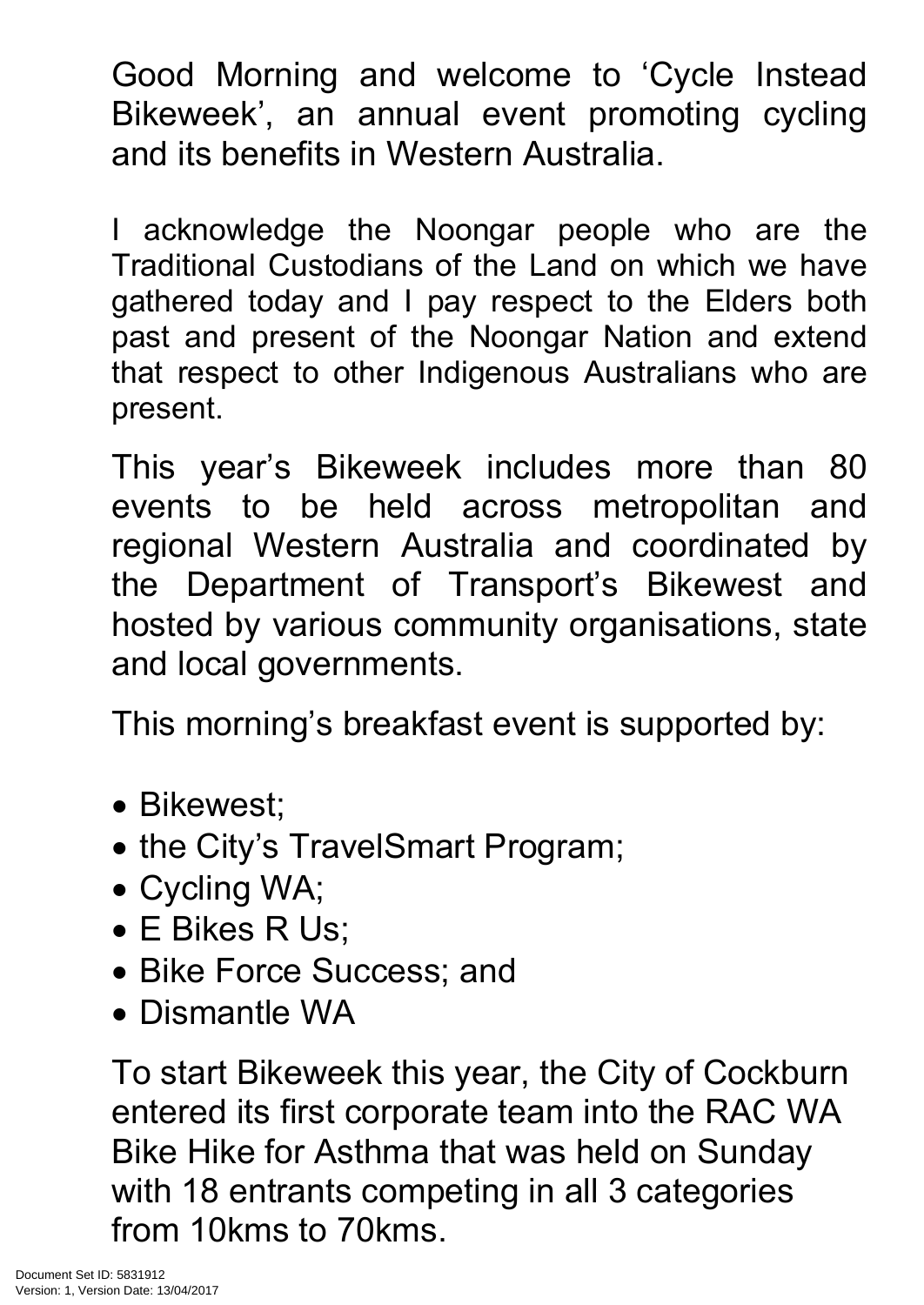Well done to all staff who were a part of this particular event.

Today's event is about recognising the efforts of commuting and recreational cyclists and also actively encouraging novice cyclists to have the confidence to get back on their bikes and take advantage of all the benefits that cycling offers.

For staff at the City of Cockburn's administration office, Spearwood Library and the Seniors Centre, there is a new edition to the corporate fleet bicycles – the Uni rider E-bike that will be available via the City's vehicle booking system to be booked by any staff members wanting to commute to local business meetings by bike.

As the E Bikes R Us flyer aptly sums up the Uniryder "Commuting? No rego – No Licence – No Parking – No Sweat".

Bikeweek this year sees the launch of a new 'Western Australian Bicycle Network Plan' draft document that is now available for public comment as launched by the Minister for Transport last Tuesday.

The Plan maps the way ahead to service WA's expanding cycling needs, particularly those of riders commuting to work.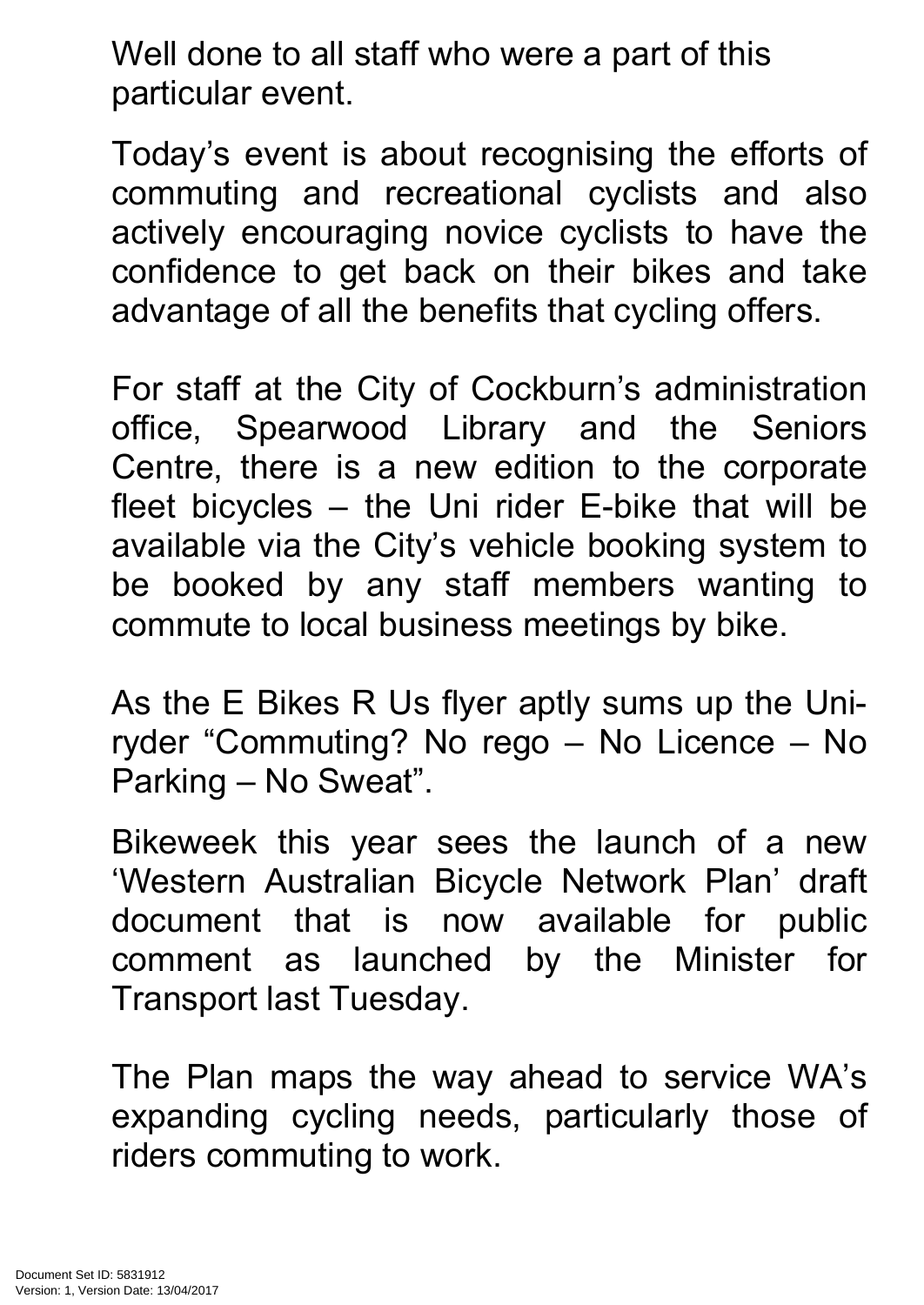Cyclist should read the document and provide comment to the Department of Transport via the online questionnaire by 17<sup>th</sup> June.

The City's TravelSmart program supports keen community members that are advocating for the creation of a Cockburn BUG or Bicycle User Group.

This group aims to:

- promote a safe and healthy local cycling environment;
- network with like minded organisations and community groups;
- provide feedback to the City and Main Roads on cycle ways; and
- promote regular recreational rides for all interested community members.

The City is also proud to support a new Aboriginal Men's Exercise Group that has been formed as part of the CoHealth Program – they are completing an Aus Cycle Program provided by Cycling WA with Dean Wynne as the Co-Health Champion.

I particularly like Dean's statement: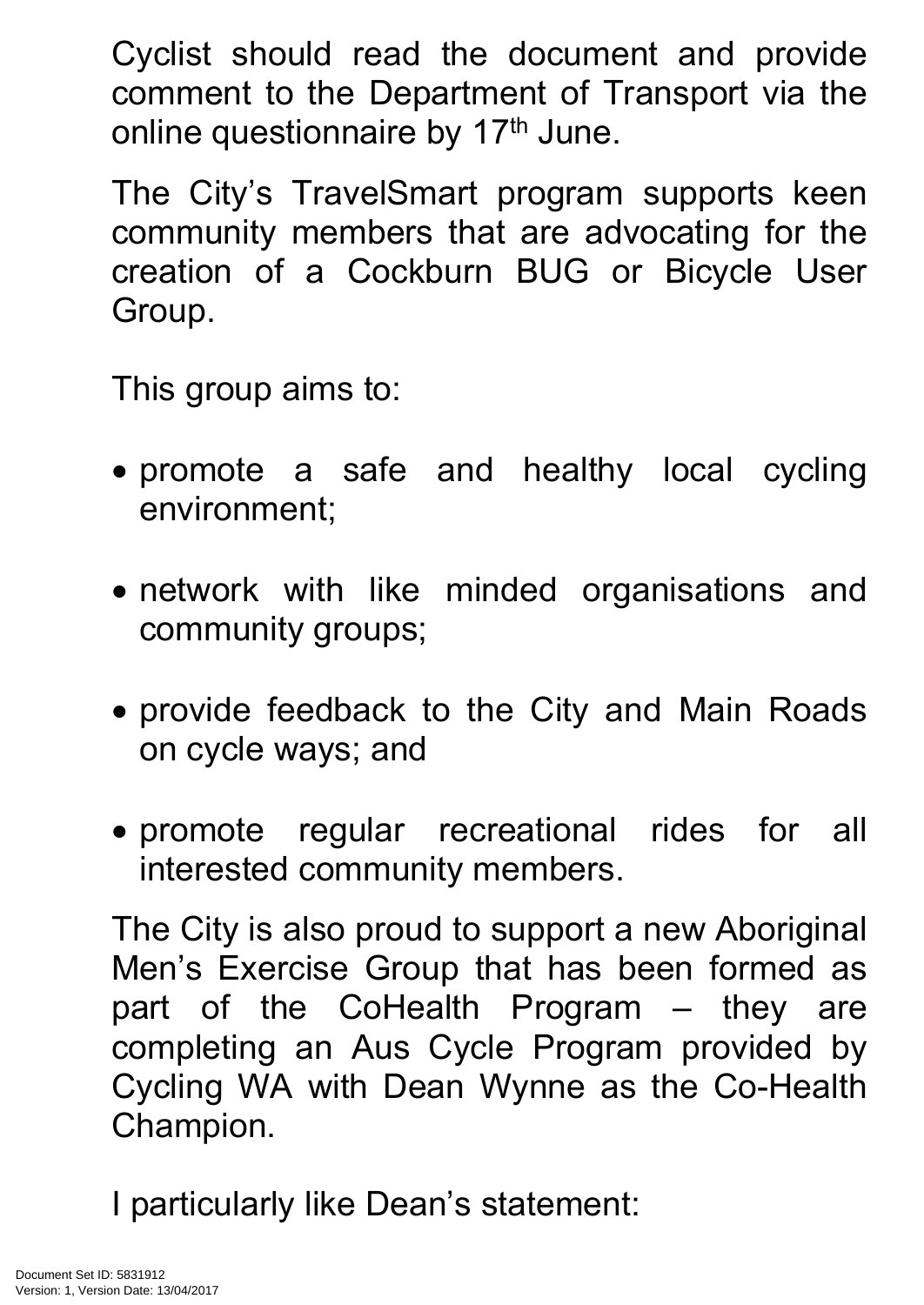*"Fitness means you're thinking far further than tomorrow."*

There's a message in that statement for us all!

In 2010 the number of cycling trips to and from the Perth CBD increased by 10% - this figure is representative of an upward trend in the number of West Australians who are cycling and reaping the social, environmental and health benefits by doing so.

As part of today's event, we will be completing a prize draw for 10 cyclists to attend an hour long "Commuter Express" course provided by bike mechanics from Dismantle in Fremantle.

The course will demonstrate the bare essentials for you to commute with confidence, deal with on the spot repairs to ensure you get from A to B on time and also participants will learn a few tricks to keep clean! Remember to complete the Bikeweek Competition Entry form and put it in the prize box.

Bikeweek celebrations will be continuing on 1<sup>st</sup> April with the Coogee Beach Festival that will include a family bike ride.

My thanks to Katy Boschetti, the City's TravelSmart Officer and others involved in today's event and to each and every one of you for Document Set ID: 5831912<br>Document Set ID: 5831912